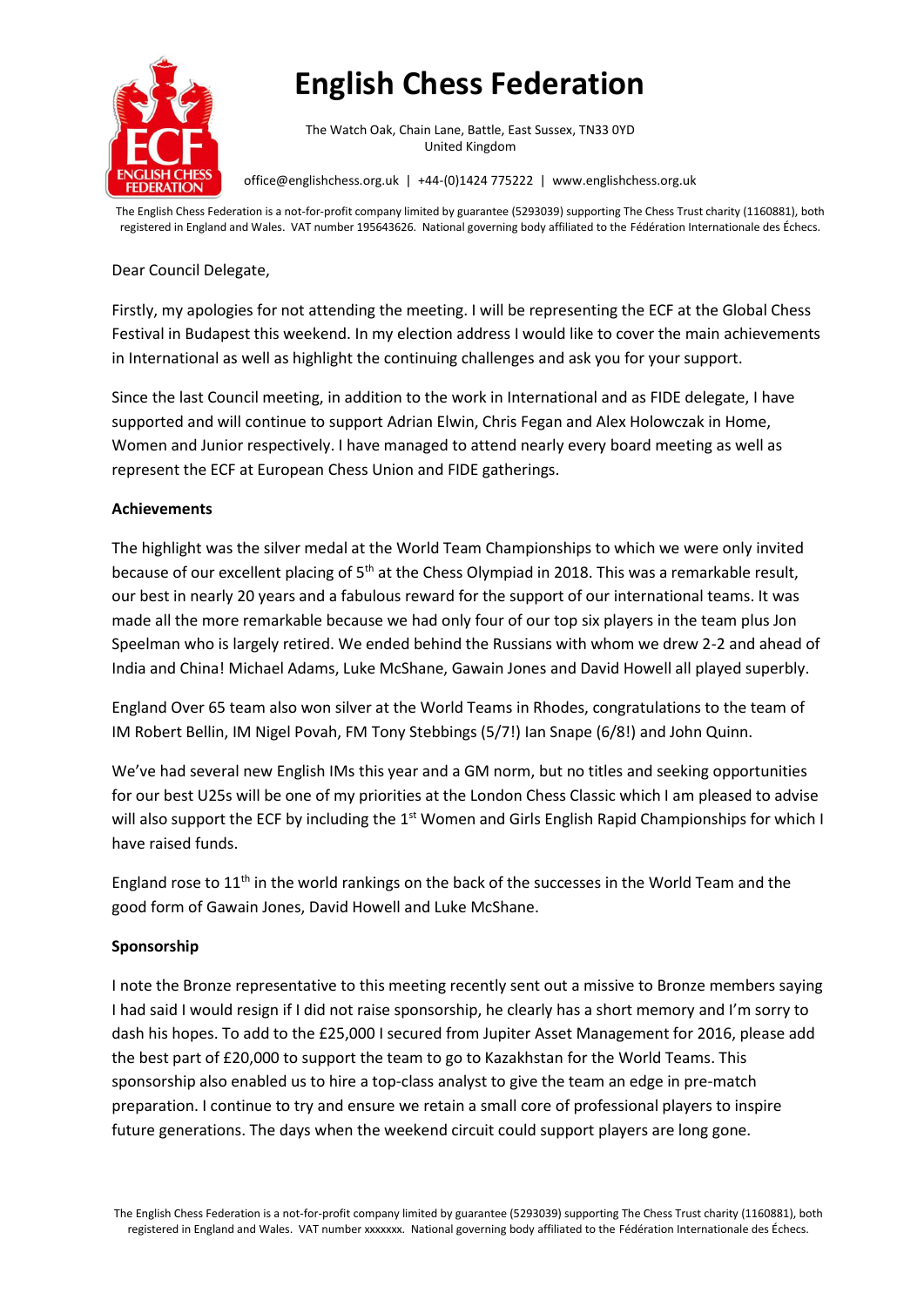## **Challenges**

The main challenge is to create some new GMs and particularly some strong enough to challenge for places in the international Open and Women's teams. This is one of my published KPIs which has not been achieved. Our performances in international junior events continue to be average at best, perhaps that's even putting it kindly. We do have some excellent prospects at ages 10-12 and we need to focus on supporting them. To that end, the initiative of the Chess Trust in setting up the Accelerator was excellent and I continue to be involved in that. It's clear that despite our international team's remarkable form this year and the rise to  $11<sup>th</sup>$  in the rankings, within five years we will inevitably fall unless we replace those getting towards or passed 50. Availability of players for competitions is an issue with the Women's team, but we have added Katarzyna Toma who as you may have noticed at the British, is a highly accomplished player.

### **Budget**

In the last 18 months, there has been more management information readily available from the accounting software which makes managing the budget a lot easier. At the last Board meeting I confirmed with David Eustace that expenditure was slightly under budget for the last year. My thanks to delegates at the last Finance Council for approving the budget for the coming years. As well as enabling us to field teams in Open Women's and Senior events, the budget also allows me to provide a little support for players in the world championship cycle, for those seeking norms and to help stage international events like the 4NCL FIDE rated international and the Northumbria Masters. Far more could be done, but funds do not permit. My thanks again to our sponsors who supplemented the budget.

#### **FIDE Matters**

There have been some additional challenges with the staging of clandestine tournaments on the Falkland Islands by the Argentine Chess Federation. Together with ECF President Dominic Lawson, whose contacts with government were invaluable, and Nigel Short, with whom I now have a decent working relationship after the election turbulence, a significant diplomatic success was achieved at the Presidential Board where a supportive resolution was passed. These proceedings led to the formation of a chess club on Stanley which has since met and we are planning to involve them in the new ECF online offering.

Generally, the new FIDE administration has instituted some improvements, you may have seen the new website. Some fees to the ECF and to participants in junior events are being reduced. The main challenge is to find some western sponsors which is clearly a work in progress in which I have recently been asked to assist. Most major events announced, save for those being organised by Agon such as the Grand Prix, are still in Russia or former Soviet republics.